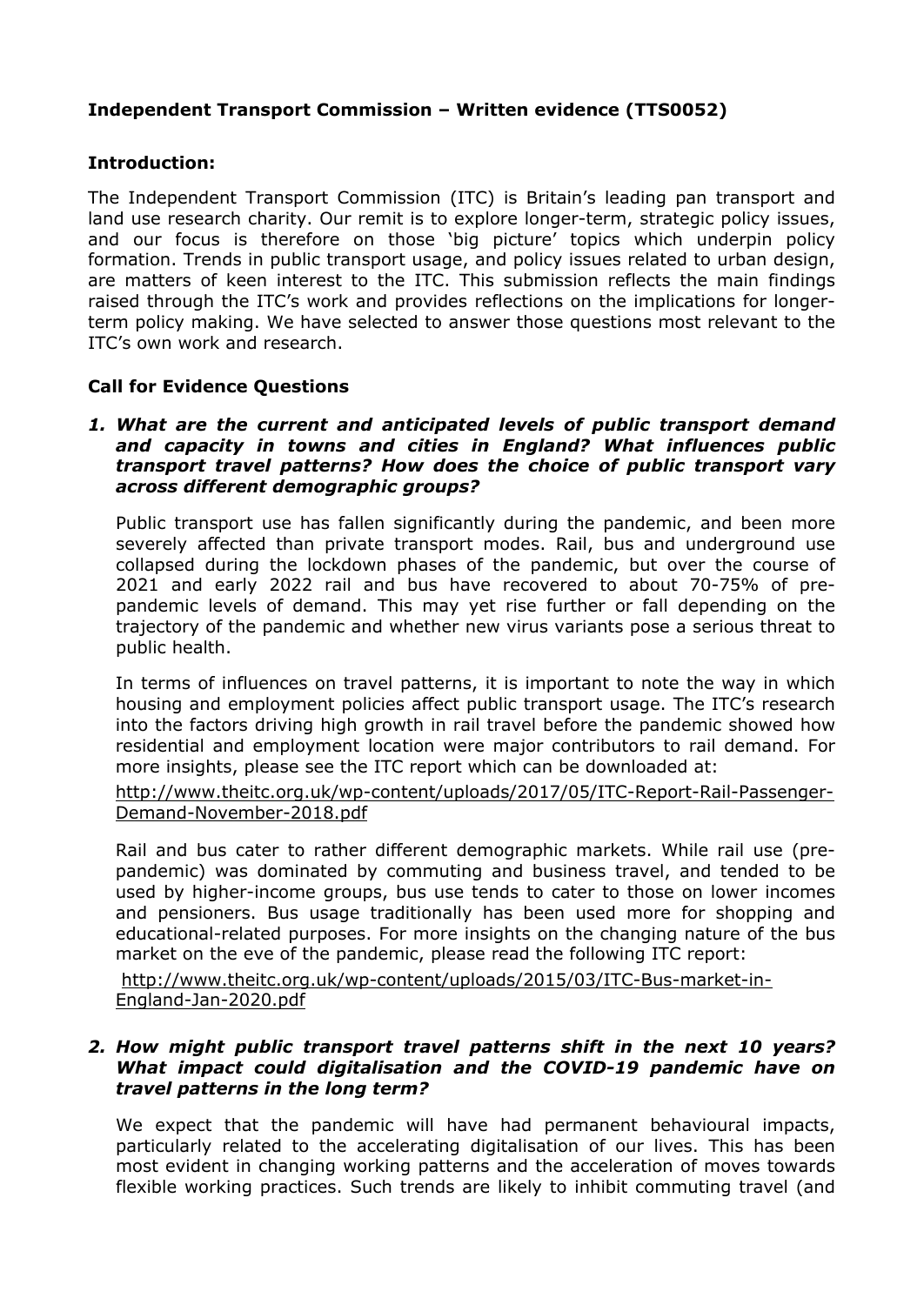by extension rail usage) to a limited degree, as well as potentially reducing peaktime demand on public transport (but only if people choose different flexible working hours/days), easing capacity problems. At the same time, leisure travel by public transport has recovered well since the start of the pandemic, and it is probable that this will account for a larger segment of public transport journeys in the future. For more information on the way in which the pandemic has affected travel patterns, see the ITC's report which can be downloaded via this link:

[http://www.theitc.org.uk/wp-content/uploads/2015/03/ITC-Impacts-of-the-](http://www.theitc.org.uk/wp-content/uploads/2015/03/ITC-Impacts-of-the-Pandemic-on-Transport_Sept-21-final.pdf)[Pandemic-on-Transport\\_Sept-21-final.pdf](http://www.theitc.org.uk/wp-content/uploads/2015/03/ITC-Impacts-of-the-Pandemic-on-Transport_Sept-21-final.pdf)

#### *5. Are local authorities well equipped with appropriate funding and powers to deliver high-quality public transport services? Would further devolution of transport policy contribute to better outcomes?*

Local authorities need stronger funding mechanisms and enhanced powers to deliver high-quality public transport. Transport for London has demonstrated that such funding and powers can result in major improvements to public transport infrastructure. However, even TfL is now struggling to sustain such investment in the wake of funding problems caused by the pandemic and its impacts. This is because old assumptions about transport demand and revenue are no longer sustainable. Changing travel patterns (and the loss of premium peak-hour revenue due to those changes) mean that a funding model which pushes ever more of the cost of public transport onto the traveller is no longer viable. Taxpayers will therefore need to contribute more towards the upkeep of high-quality public transport, as is the case in many other European countries. This could be met through giving local authorities additional revenue raising powers, or a greater share of central tax revenue.

Devolution is to be welcomed where this genuinely results in more income and powers for local transport authorities. There are good examples from many of our European neighbours of how high-quality urban public transport has resulted from local authorities having more control (and the necessary funding) to shape local transport policy. Aligning local and national transport needs will be important, however, to ensure a properly integrated transport system. For more information on the issues that need to be considered, please view the following ITC policy paper:

[http://www.theitc.org.uk/wp-content/uploads/2015/11/ITC-Occasional-Paper-8-](http://www.theitc.org.uk/wp-content/uploads/2015/11/ITC-Occasional-Paper-8-Devolution-in-England-and-Transport-November-2015-Ebook.pdf) [Devolution-in-England-and-Transport-November-2015-Ebook.pdf](http://www.theitc.org.uk/wp-content/uploads/2015/11/ITC-Occasional-Paper-8-Devolution-in-England-and-Transport-November-2015-Ebook.pdf)

### *7. What are the barriers to improving urban public transport, in terms of delivering the necessary infrastructure, increasing connectivity and improving the consumer experience?*

A key barrier to improving urban public transport delivery is a lack of sufficient funding to deliver optimal outcomes. Public acceptability is a further major challenge, not only in terms of persuading people to shift from the private car to public transport, but also helping people understand the benefits that arise to their local community from investment in good public transport systems.

In terms of transport infrastructure and urban planning, it is essential that urban public transport is designed in a way that improves connectivity across the city and does not result in additional physical barriers or obstacles which can impede and divide neighbourhoods. Achieving local consensus and involving local people in the